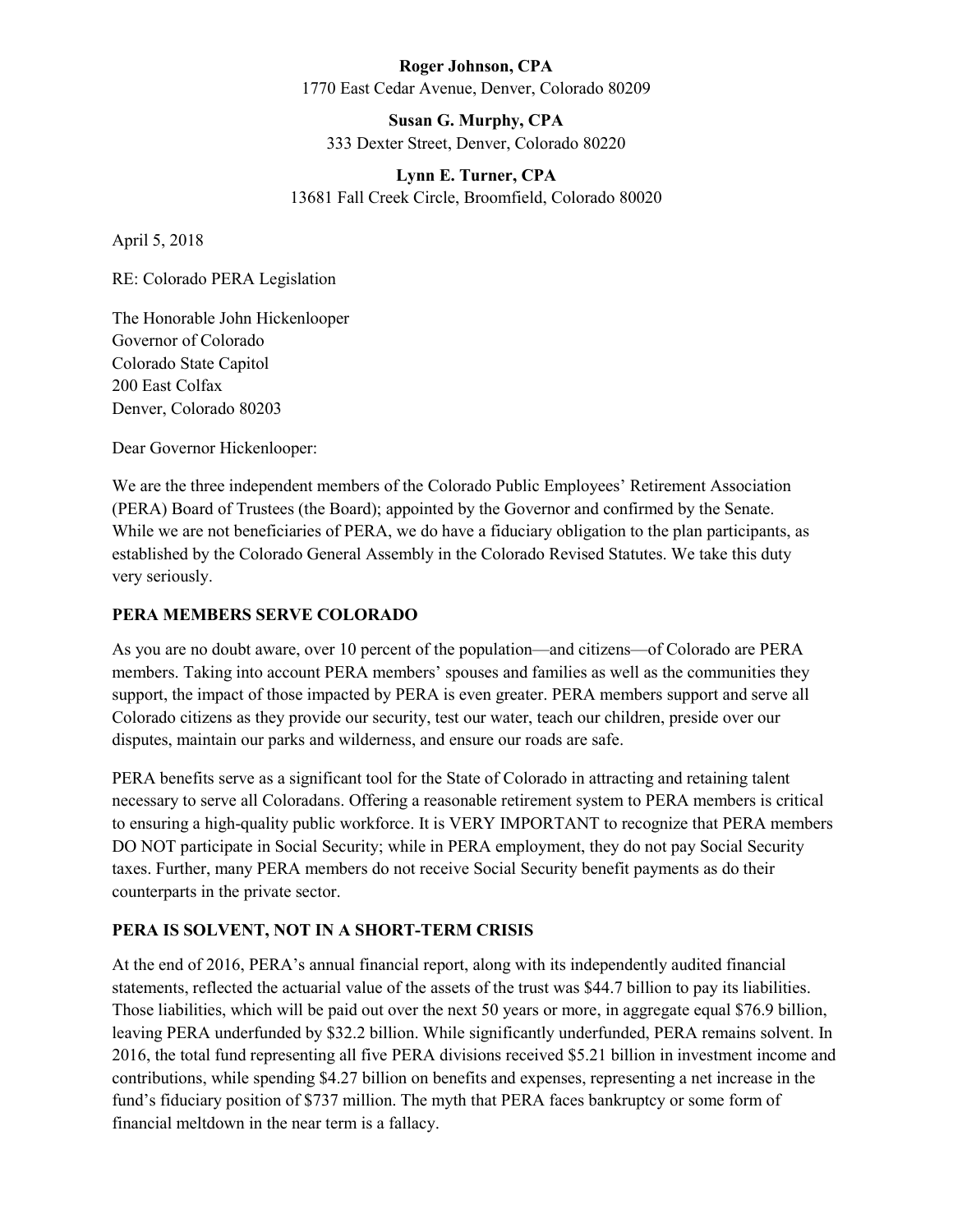#### **REFORMS ARE NECESSARY AND SHOULD BE MADE NOW**

However, the Board recognizes that for the fiscal health of Colorado and the sustainability of the PERA plan, reforms must be made. A major credit rating agency has threatened to downgrade Colorado's credit rating (no doubt local municipalities will also be impacted) if PERA's funded status is not addressed in a timely and responsible manner. Accordingly, it is important the reforms be made soon. Every day and year the Legislature waits to address necessary reforms, the cost of these reforms to Coloradans both in and outside of PERA will grow.

There are a number of factors that have contributed to PERA's underfunding. These include:

- People in Colorado, including PERA members, are living longer. As a result, benefit costs are paid out over a longer period of time.
- The Legislature has set the contributions required by the State and other PERA employers lower than the amount actuaries have determined is necessary to fund PERA using a 30-year amortization. This shortfall, which is liken to a failure to make your full mortgage payment each period, has now grown to approximately \$4.5 billion plus the lost earnings PERA could have made on these funds.
- The Board voted to lower the rate of return PERA assumes it will receive on its investments three times since 2009; from 8.5 percent to 8 percent in 2009, from 8 percent to 7.5 percent in 2013, and to the current 7.25 percent in 2016. (During 2010, the independent members of the Board did express a concern to the Governor and General Assembly with respect to the then assumed 8 percent rate of return.) To be clear, a reduction in the assumed rate of return increases the reported pension obligation.

To address underfunding, in 2006, the General Assembly passed legislation that reduces the level of benefits for new employees hired after December 31, 2006. As members and retirees hired before January 1, 2007, drop off the benefit rolls, and these new employees replace them—a development that will occur during the next couple of decades—there will be a significant positive effect on PERA funding.

#### **POSITIVE EFFORTS TOWARD REASONED AND MEANINGFUL REFORM**

We applaud those leading the efforts in the General Assembly this year to adopt the legislation necessary for PERA reforms. We agree it is extremely difficult, but implore you to think carefully about the proposal the PERA Board has put before you. Certainly, we recognize the General Assembly is responsible for considering, debating, and adopting legislation that sets the terms of the PERA plan including benefits, contribution levels, and retirement ages. And while the Board has no authority to do so, we provided a well thought-out proposed plan, developed over an 18-month process.

In the summer of 2016, the Board and PERA staff began its thorough process by gathering information before considering and debating potential reforms that would improve PERA's financial stability. Our deliberations included months of internal debate, as well as consultations with professional actuaries, investment consultants, and other experts. Last spring, the Board and staff embarked on a concentrated effort to educate and engage with a range of stakeholders. Our efforts included numerous telephone town hall meetings, online webinars, meetings with member and employer organizations, and a listening tour around the State, hosting 12 meetings in nine cities and open to PERA members and the public. Thousands of people attended meetings and tens of thousands participated in one of our telephone or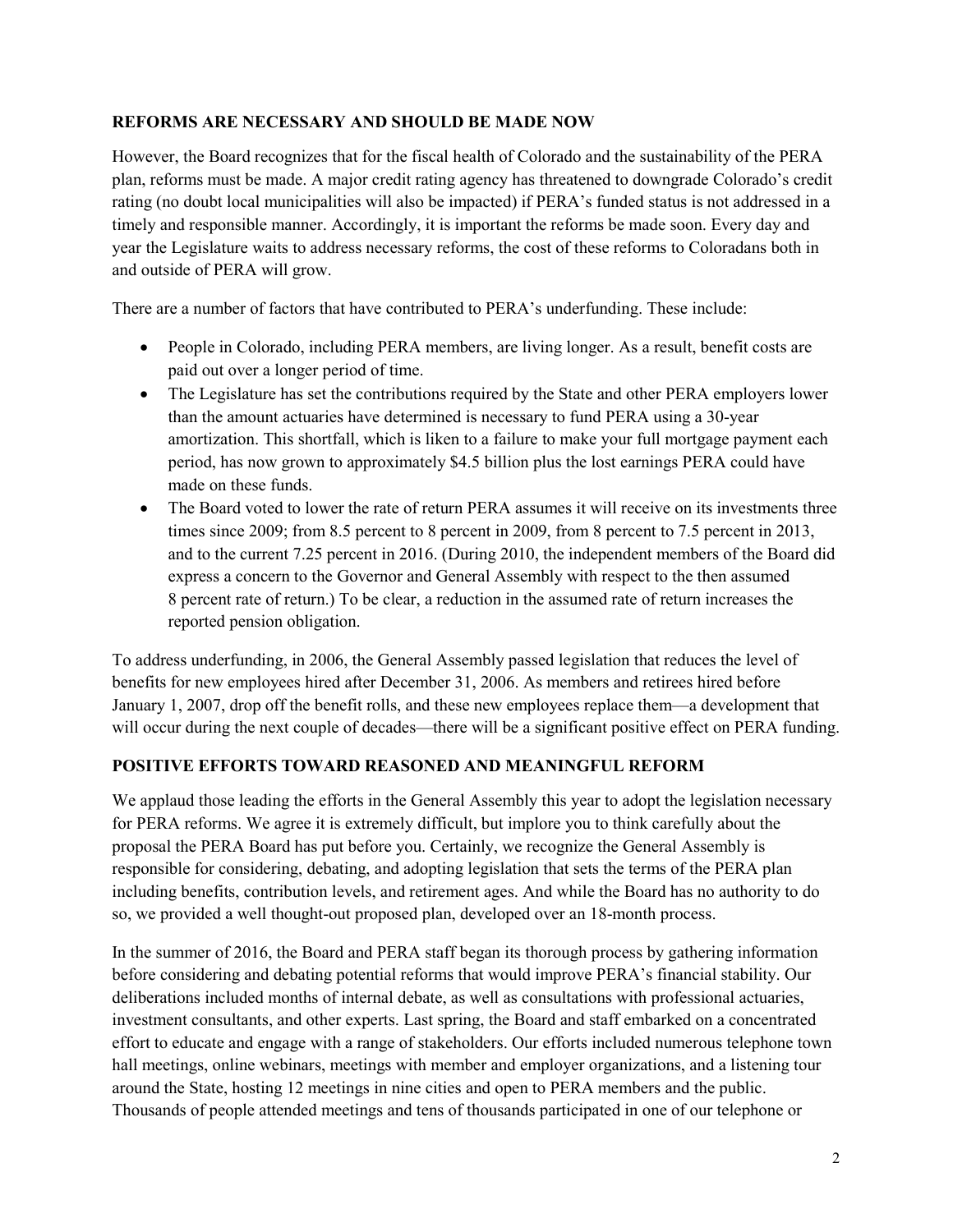online events. After extensive outreach, the Board finalized a plan that would fully fund PERA within 30 years and promoted "shared responsibility" between employees and employers to achieve that goal. SB 200, which is making its way through the legislative process, also includes the 30-year fully-funded target timeline.

Last fall, after the Board finalized and voted on its recommendations, we held another series of additional events including 12 community meetings in 11 cities. Throughout the process leading up to and following the Board's proposal, the PERA Board and staff have sought input from different constituent groups. During the course of that outreach, we learned that a vast majority of PERA stakeholders—including members themselves—believe that the time to take action is now, before the situation worsens.

## **A PROPOSAL THAT INCREASES PERA COSTS, UNDERFUNDING AND RISK OF CREDIT RATING DOWNGRADE**

Now, we've learned that some are suggesting a 40-year period to full funding is an equally acceptable goal. Extending our proposed goal by ten years greatly concerns us for several reasons.

First, extending the amortization period extends the period over which the state and employers will be paying off their respective pension liabilities. This will likely increase rather than decrease the level of underfunding making it worse, not better, for the first few decades during which time the unfunded liability would continue to grow. In turn, the increase in underfunding would have a negative impact on pension costs and would likely be viewed negatively by credit rating agencies.

Second, PERA's funding policy and existing State law mandates PERA take actions to be fully funded in 30 years. This 30-year requirement was selected to carefully balance funding PERA's shortfall with the shared sacrifice that will be needed from current and former (retirees) employees, as well as employers. The 30-year timeline gives the fund the requisite resiliency it needs to withstand economic fluctuations and market corrections. Unlike a 40-year amortization period, a 30-year plan results in a constant improvement in PERA's funded status within a few years of taking action as the unfunded liability decreases.

Third, in 2005, the Colorado Treasurer's bipartisan Commission to Strengthen and Secure PERA was adamant about its recommendation for "a reduction in the timeframe from its current forty-year horizon to a thirty-year amortization period." Senate Bill 1 in 2010 also adopted the 30-year target to full funding. A move to a 40-year amortization period represents a huge step backward, not progress.

Fourth, the average service period for a PERA employee is 23 years. By extending and spreading the cost of those services over a 40-year time period, a portion of the cost of those services is transferred to future generations who may well receive no benefit.

The Board, in a 15-1 vote, put forward what it believes to be a financially responsible, well-reasoned, and balanced proposal of reforms to be considered in the 2018 legislative session. Senate Bill 200 is now making its way through the Capitol. Despite our disagreement with certain aspects of Senate Bill 200, we support a legislative process that results in balanced and necessary reforms to PERA funding, before the next inevitable economic downturn.

In 2010, the appointed PERA Trustees also supported a legislated reform for PERA. However, in a letter delivered to the Governor and each member of the General Assembly, we expressed concern the